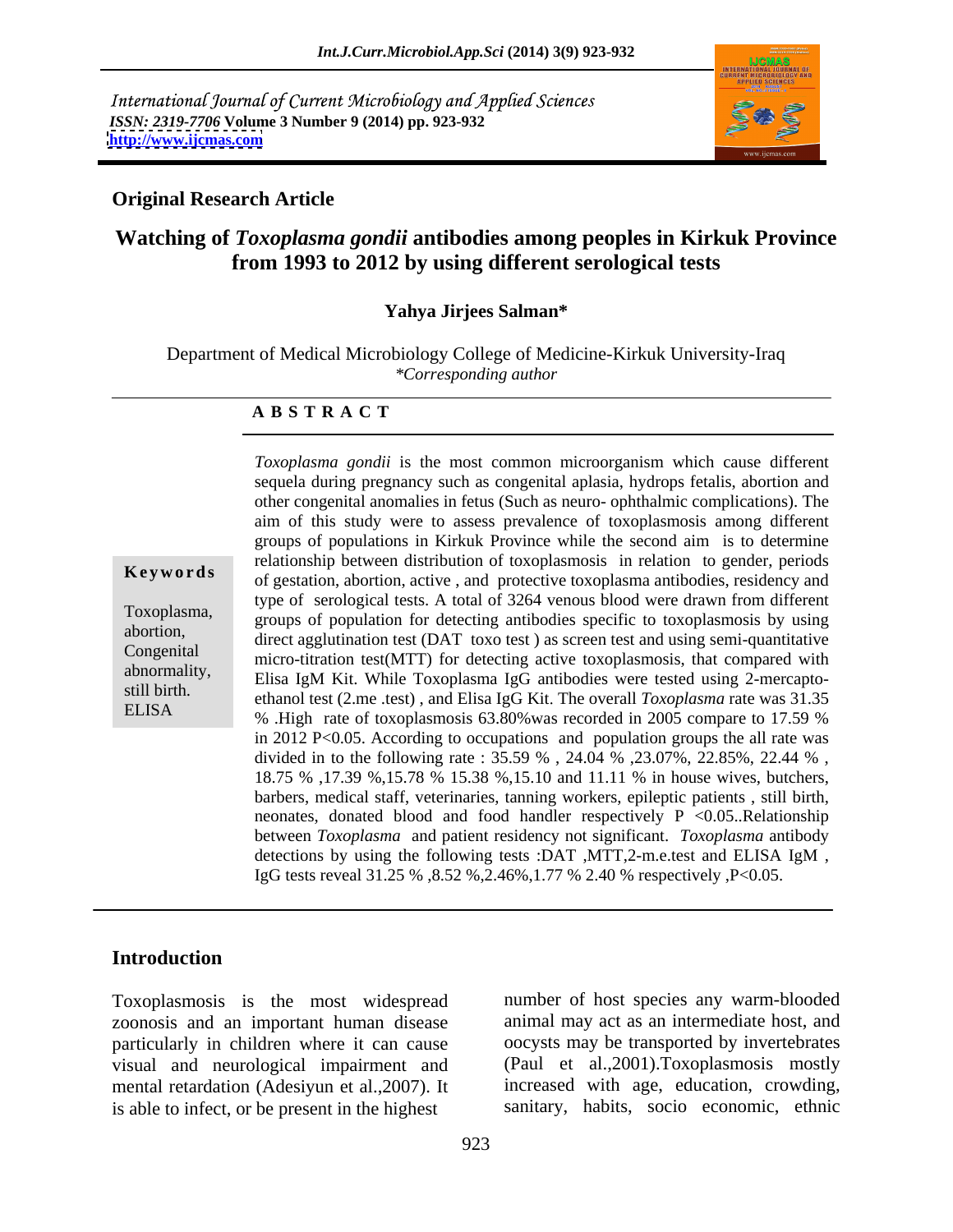considerations, undercooked meats, animal contacts including cat the final host (Al- Muhaymen and Ahmed, 2011). Prevalence of Sample collection toxoplasmosis in the world was studied in different parts, the high rate was recorded From the period of  $1<sup>st</sup>$  January 1992 to 31th among pregnant women in France, and the December 2012, a total of 3264 venous rate is ranged from 87 % in 1984 to 81-85 % blood samples were drawn from peoples in 1999 (Ljugstrom et al.,1995) and (Heybas attending Hospitals and private clinics and et al.,2003) . In Arab countries laboratories in Kirkuk Province .Then age toxoplasmosis rates were fluctuated, the group of peoples enrolling the study ranged high rate 58.4 % was recorded in Tunisia by(Desmonts and Couvrew,1984). In Iraq years and over. Prior to this process, special several studies were carried on in relation to questionnaire form for each individual was toxoplasmosis and most of these studies prepared including complete information, were detect toxoplasmosis by using then after venous blood were centrifuged for serological methods and few attempts were five minutes using 3000 rpm, clear sera were forwarded for toxoplasma isolation in separated and kept in -20 C till to Kirkuk and Mosul by (Al-Attar, 2000) and examination. (Al-Ubaydie , 2004).

An accurate estimation in consider to the prevalence of toxoplasmosis in Kirkuk<br>
province is absent except the earliest study<br>
(DAT) were obtained from different province is absent, except the earliest study which was done in 1992 by (Kadir et purchase sources (Linear, Biokit & Bio-<br>al. 1992) who found 24.2 % of *Toxonlasma* meghib companies in USA, Spain al.,1992), who found24.2 % of *Toxoplasma*  antibodies in sera of women. An idea of andTunisia respectively. The procedure was watching *Toxoplasma* infection among Kirkuk community was created after the war of 1991 upon Iraq which followed by economic sanction against Iraq that lead to lack of medicine specially anti toxoplasma drugs, controversy had role in visible increasing in the rate of abortions among test, which is started from 1/32 IU/ml. Also<br>women and congenital abnormalities, so this ELISA kits including IgM and IgG were women and congenital abnormalities, so this study was conducted to exposure the light on the prevalence of toxoplasmosis in Kirkuk province using different serological<br>methods from 1993 to 2012.

# **Materials and Methods**

A prospective study was based on testing sera from different groups of peoples who were more suspected for acquiring the infection from nature or due to their jobs, congenitally from mothers and chronic

diseases like epileptic patients.

### **Sample collection**

st January 1992 to 31th from neonate (one day after delivery) to 41 examination.

# **Procedures**

methods from 1993 to 2012. according to (Salamn, 2007) compared by The kits for direct toxoplasma antibody test (DAT) were obtained from different purchase sources (Linear, Biokit & Bio megrhib companies in USA, Spain done according to (Mustafa, 2000), the test is screen test for toxoplasmosis. Semi quantitative micro-titration test (MTT) which described by ( Al-jubori,2005 ) was used for each positive sample to detect active toxoplasmosis according to cut off the test, which is started from 1/32 IU/ml. Also ELISA kits including IgM and IgG were applied for samples testing for *Toxoplasma* antibodies from 2005 to 2012(Al-Ajeel, 2003). *Toxoplasma* IgG was determined sera treatment with 2-mercpto-ethanol according to(Othman,2004).

# **Statistical Analysis**

All data were tabulated in special file of personal computer, source of variances were obtained by using SPSS compact disc, differences accepted under  $0.05P < 0.05$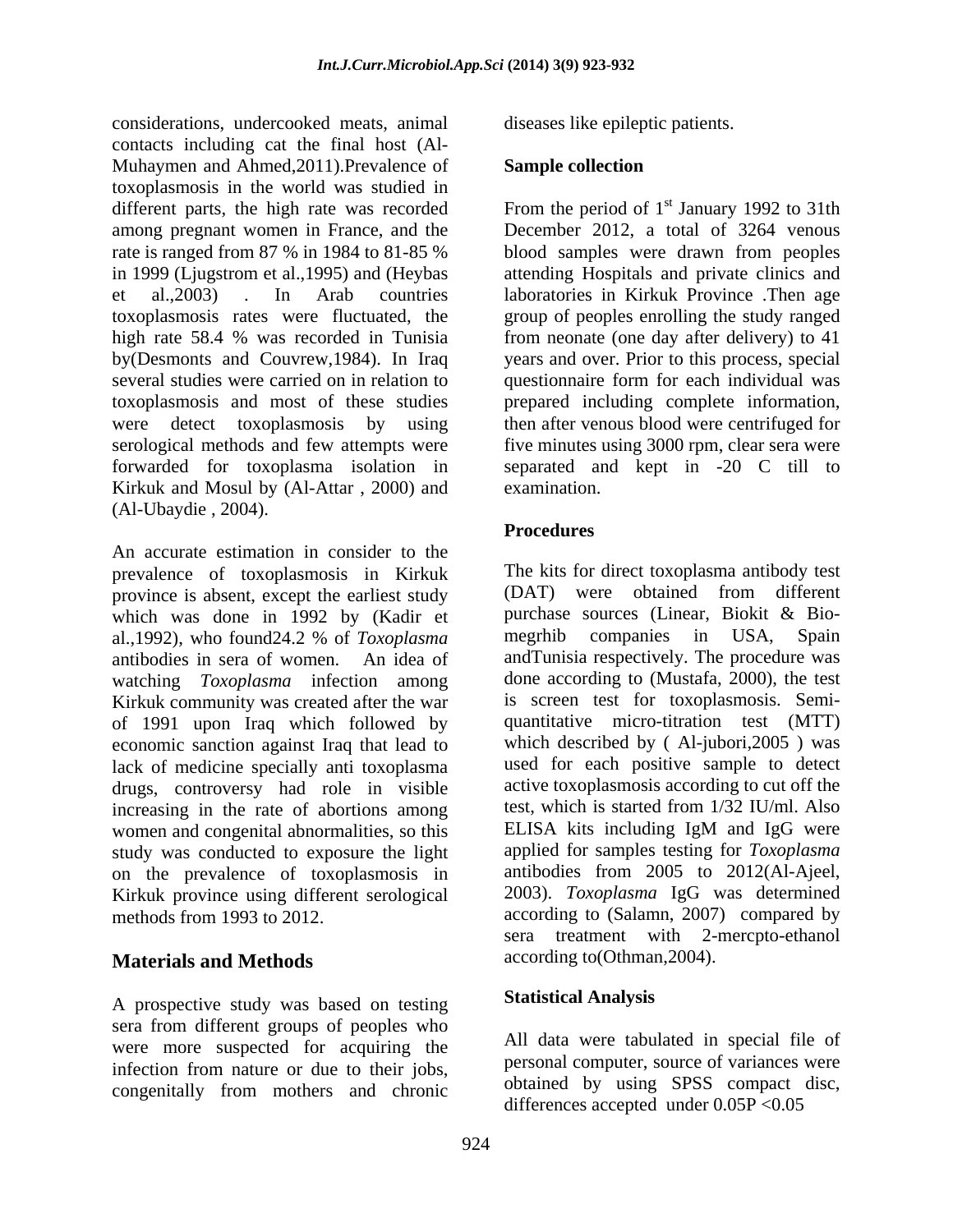By examining the total 3264 sera of different groups of peoples in Kirkuk abortions was significant  $(p<0.05)$ , via which<br>province the overall rate of toxoplasmosis high rate of abortion 29.74 % was recorded province, the overall rate of toxoplasmosis was 31.35 %. The relationship between in sera of<br>Taxonlasma antibodies distribution and  $P < 0.05$ . *Toxoplasma* antibodies distribution and according to years of the study was significant (p<0.05), especially in 2005, via which high rate of *Toxoplasma* sero-positive was 63.80% in compare to 17.59 % in 2012,

according to patients occupation, growing, some diseases; the higher rates of barbers, medical staff, veterinarians, tanning workers and epileptic patients respectively. While slightly lower rates 15.78 respectively P<0.05 (table 6) %,15.38%,15.10% and lower rate 11.11 % were recorded in sera of still birth, neonates Considering patients residency and respectively, P<0.05 (Table 2). is exerting

According to gender the frequency of toxoplasmosis was obviously higher in sera

according to age show the following high shown in (table 8) below and reveal the rates 36.58 % and 35.09 % among peoples following rates: 9.12% compare to 1.77 % rates, 36.58 % and 35.09 % among peoples following rates: 9.12% compare to 1.77 % ratios from 25 to 35 and 16 to 25 years positive rate for *Toxoplasma* IgM aging from 25 to 35 and 16 to 25 years positive rate for *Toxoplasma* IgM<br>respectively meanwhile low rate 12.72 % antibodies by using Elisa-IgM kit was recorded among patients aging over

Table 5 is showing the distribution of *Toxoplasma* seropositive according to gestational periods, through which high rate The result of the present study is a of toxoplasmosis 84.44 % was recorded in confirmatory to the importance of of toxoplasmosis 84.44 % was recorded in third trimester followed by 83.65 and70.25

**Results and Discussion**  $\%$  in second and first trimesters respectively (P<0.05).Also the relationship between period of gestations and women number abortions was significant( $p<0.05$ ), via which high rate of abortion 29.74 % was recorded in sera of women in first period of gestation .P<0.05.

(Table 1). women and to observe sera conversion Considering *Toxoplasma* distribution micro titration(MTT) test the following toxoplasmosis were recorded in the for *Toxoplasma* antibodies, when it was following groups: House wife 36.59 %, tested by MTT it reveal Toxoplasma IgM<br>butchers 24.07 % followed by 23.07, 22.85, positivity in 38 and 30 sera with the<br>22.44,18.75 and 17.39 %%,in sera of following dilutions 1:32 an compare between active toxoplasmosis in pregnant women and protective *Toxoplasma* antibody levels (IgG) in non-pregnant (rising titers) by using semi-quantitative results were obtained ,from a total of 381 pregnant women only288 sera were positive tested by MTT it reveal *Toxoplasm*a IgM positivity in 38 and 30 sera with the following dilutions 1:32 and 1:64 respectively, compare to 8 and 10 sera of non-pregnant women with 1:32 and 1:64 respectively .P<0.05 (table 6)

,blood donors and food handlers *Toxoplasma* antibodies distribution, table 7 of females 38.28 % compare to 16.62% in according to laboratory tests, the all rate of sera of males, P<0.05 (Table 3). positive rate 31.03% was retested by using MTT(specific for IgM), 2.m.e test(Specific<br>Frequency of *Toxoplasma* antibodies for IgG), ELISA IgMand ELISA IgG as respectively, meanwhile low rate 12.72 % antibodies by using Elisa-IgM kit than 41 years ,P<0.05.Table 4. IgG antibodies using 2-mercapto-ethanol Considering patients residency and 164 sera positive for toxoplasmosis in urban area compare to 64 sera positive in rural area (P>0.05). Table7. Assessments of *Toxoplasma* antibodies according to laboratory tests, the all rate of MTT(specific for IgM), 2.m.e test(Specific for IgG), ELISA IgMand ELISA IgG as shown in (table 8) below and reveal the following rates:9.12% compare to 1.77 % positive rate for *Toxoplasma* IgM antibodies by using Elisa-IgM kit (p<0.05).While checking of *Toxoplasma* show 2.63 % compare to 2.57 % using Elisa-IgG Kit ,(P>0.05).Table 8.

> The result of the present study is a confirmatory to the importance of toxoplasmosis in Iraq specially when it will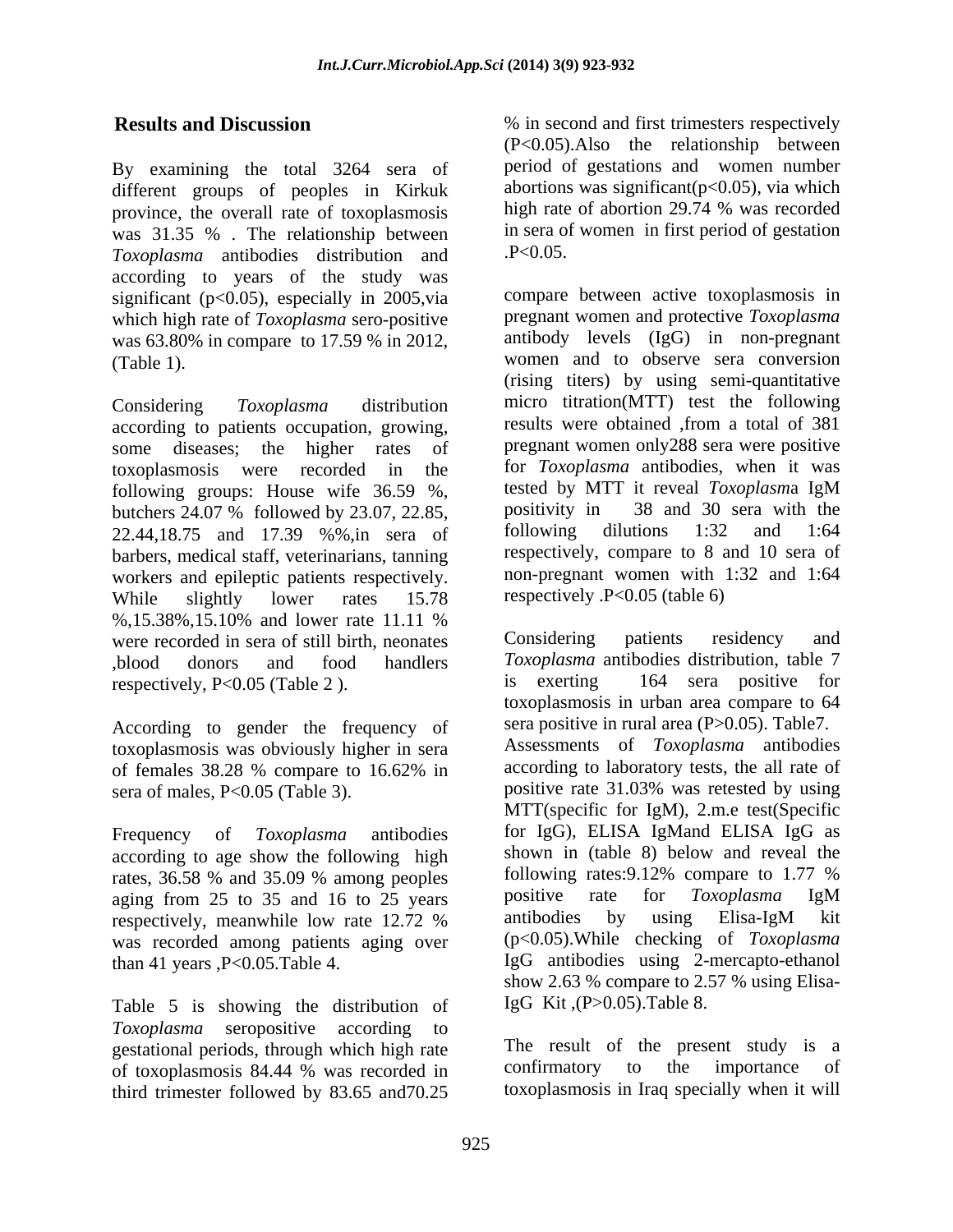be compare with that recorded by Blood transfusion is an important process (Naizi,1976) in Baghdad ,how found the rate 44%, and with rates 24%, and 40.6% in Mosul by (Al-Ubaidy, 2004) and (Abdul- *Toxoplasma* rate 15.10 % in the present Ridha,2000) respectively. Also its close to study may reflect poor hygienic condition that recorded by (Salman,2007) in Kirkuk, while the rate is higher than that recorded by (Mustafa, 2000) and (Salman et al.,2003) in the same province, whom they record 24% explain by the possibility of transporting of & 28 % respectively and with 16.90 % that *Toxoplasma* during the rupture of cysts recorded in Tikrit by (Othman, 2004), The contain the bradyzoites or by the proliferate result of the present study is disagree with that recorded by (Kasim, 2013) result is close to that recorded by (Ismaiel, and(Tewfik,2013) in Kirkuk also, they 2012) and not agree with 7.14 % recorded in found the following rates respectively Mexico by(Cosme,2007) .The high rates of  $(91.6\%$  and 48.9 %). The variances in the  $Toxoplasma$  IgM antibodies in sera of results may be attributed to differences in neonates, epileptic children and still birth the number of the specimens, type of are indicating to women acquiring infection method, source and type of *Toxoplasma* kits or due to large number of specimens are factorial, most like to be due to exposure that had role in diminishing the immune of insecticides (quality  $\&$  quantity) which pregnancy as abortion(Muhammad enhance transmission of the infective stage etal, 2010). enhance transmission of the infective stage (oocyst) mechanically by the means of wings, legs antenna of flies, fleas and Concerning frequency of Toxoplasma be compare with that recorded by Rioslan is an important present transform is a miniportal proper states. and the comparison is a free from subseque, but the states and Nobel is the from subseque, but the states and Nobel

The high incidence of *Toxoplasma* in house IgM antibodies this result is critical because

for life saving, especially when the donated blood is free from pathogens, but and low level of sanitation in addition to un controlling the movement of cats in houses, the importance of this subject may be explain by the possibility of transporting of stage the tachyzoites (Al-Attar,2000).Our *Toxoplasma* IgM antibodies in sera of during gestations.

included the present study. The reasons for Regarding the gender, the finding of high obtaining the high rate in the present study rate of *Toxoplasma* antibodies in females of Iraq to several wars and economic recorded by (Hodkova et al.,2007) as a sanction which affects nutrition controversy results of physiological and anatomical state against the infectious agents including which enhance the appearance of clinical toxoplasma parasite. In addition the shortage features in infant after delivery or during than in males is in agreement with that differences between males and females pregnancy as abortion(Muhammad  $etal, 2010$ ).

mosquitoes . antibodies according to ages,16.16 % of wives 36.59% reflects contamination of most of them will undergo postnatal houses thresholds with cat feces (oocyst), in complains such as deafness and blurry addition to fact that women are more contact vision at 4 or 8 years(Markel and Voge, to oocyst through vegetable, meat , so 2006).While high rates of toxoplasmosis predication of toxoplasmosis is higher than among peoples aging from 15 to 36 years is in other group of peoples . To confirm this agree with that recorded in Nepal by hypothesis, comparative studies on childcare (Acharya et al.,2014) the reason may be and toxoplasmosis infection are necessary, attributed to fact, that peoples in this age in order to provide preventive measures group may consume more vegetables and Concerning frequency of *Toxoplasma* neonates and babies positive for *Toxoplasma* IgM antibodies this result is critical because undercooked meat (Al-Attar,2000) .also this result is more critical to women because 1/3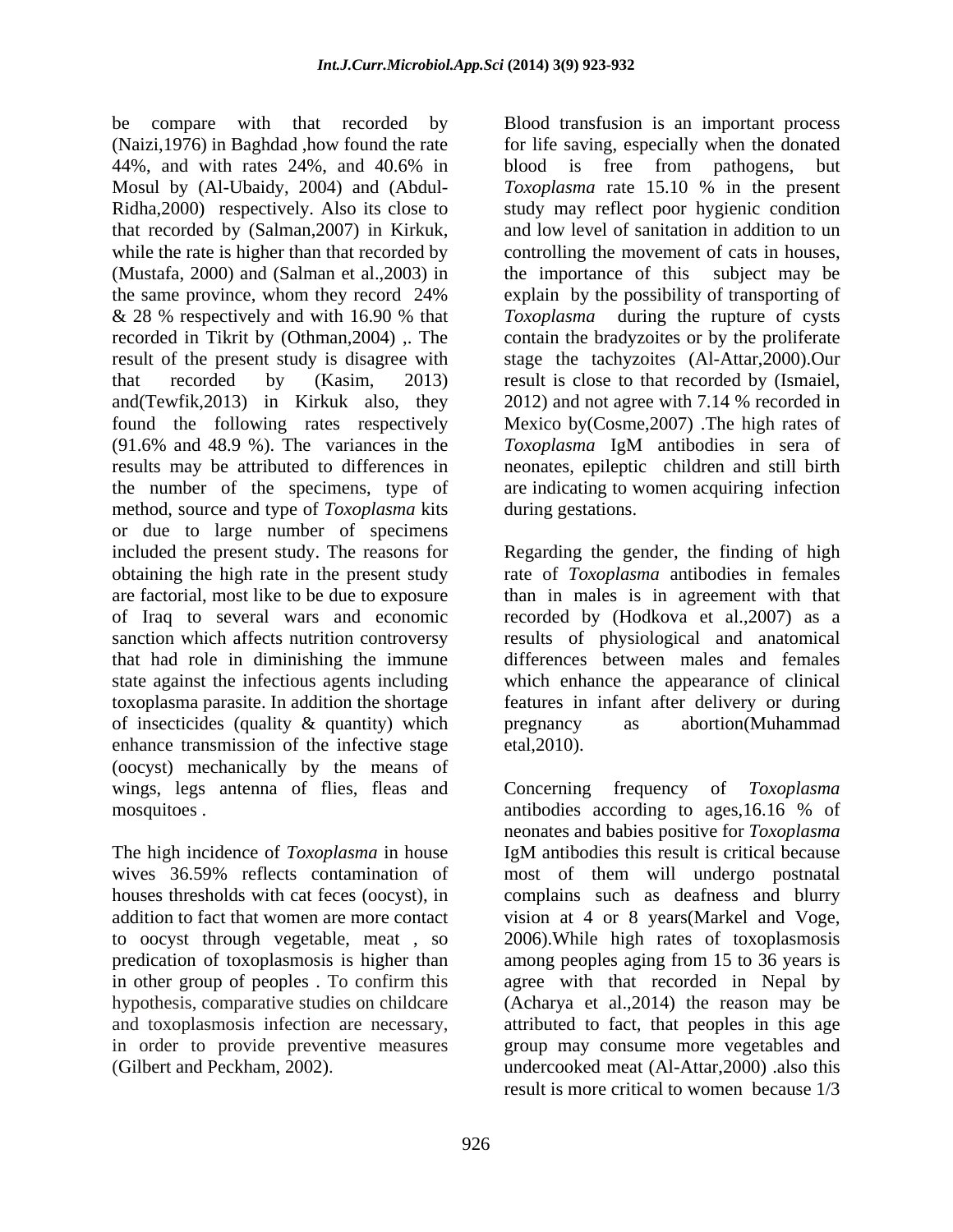women, whom they were in childbearing or conceiving and they were more susceptible for abortion due to toxoplasmosis than<br>women 41 years and over .This result is agree with that recorded by (Ahmed, 2008)

women 33.67% means, that they are possess protective antibodies against toxoplasma, using other techniques like IFAT or is an important step to recognize and detect technique that react with specific

Acquiring of toxoplasma infection during toxoplasmosis. From other view, pregnancy especially in third gestational period had role in the outcome of pregnancy system involvement ( Dubey,2008 ) , also the occurrence of abortion in third and second trimester, the result of high incidence recorded by (Al-Jubori, 2005) in the same from 1993 to 2012, watching of rising titer, province who recorded high rate of follow up of positive cases are

in spreading the infective stage (oocyst) to transfusion process and toxoplasma test domestic animal especially in urban area can leads to more exposure to toxoplasmosis, this can explain why the rate of toxoplasmosis in the present study is high

of study populations in the present study are in sera of people from urban area than in rural area in spite of the relationship was not significant (Salman, 2007).

women 41 years and over .This result is Diversity of serological tests used in this in Tikrit province. *Toxoplasma* cases, clinical classification The rate of sero-positivity in non-pregnant titers of *Toxoplasma* antibodies or observing while the rate 75.59 % in pregnant women is test for detecting *Toxoplasma* antibodies highly significant and required follow up by while Elisa IgM had priority to MTT for toxoplasma IgG avidity test, also watching explain to that may be due to use of solid of rising titer specially 1/16and 1/32 IU/ml phase antigen of *Toxoplasm gondii* in Elisa primary infection or to exclude reactivation toxoplasma IgM antibodies ,while in MTT of toxoplasmosis (Hany, 2009). The result some technical errors such as adjusting of the present study is agree with that dilutions, latex antigen particles and others recorded in Ethiopia by (Xabier et al.,2007) had role in interfering the results(Al and within the same province. Jubori,2005).Elisa IgG and 2-m.e. test had as congenital abnormalities like choir-important in highlighting the degree of retinitis, deafness or other central nervous *Toxoplasma* effect on public health in study is vital and benefit for detecting the (acute or chronic) and watching of rising of sero-conversion. From the results of the present study, it seems that DAT is screen detecting recent or acute toxoplasmosis, the technique that react with specific less value for detecting chronic or latent toxoplasmosis. From other view, *Toxoplasma* IgG antibodies detecting by two described tests with low rates are so Kirkuk Province and weak immunization against previous toxoplasmosis.

of *Toxoplasma* antibodies in first trimester From the result of the study, it can be of pregnancy is agree with that recorded by concluded , that toxoplasmosis among (Othman,2004)but it is disagree with that peoples in Kirkuk province is still high *Toxoplasma antibodies* during first recommended especially in gestational trimester of pregnancy. periods of pregnancy of women to avoid Distribution of cats in nature had strong role be taking in consider especially during blood environment , but as keeping it in houses as might to be added to other protective tests of from 1993 to 2012, watching of rising titer,<br>follow up of positive cases are loss of babies . Also toxoplasmosis should transfusion process and toxoplasma test blood pints in blood banks.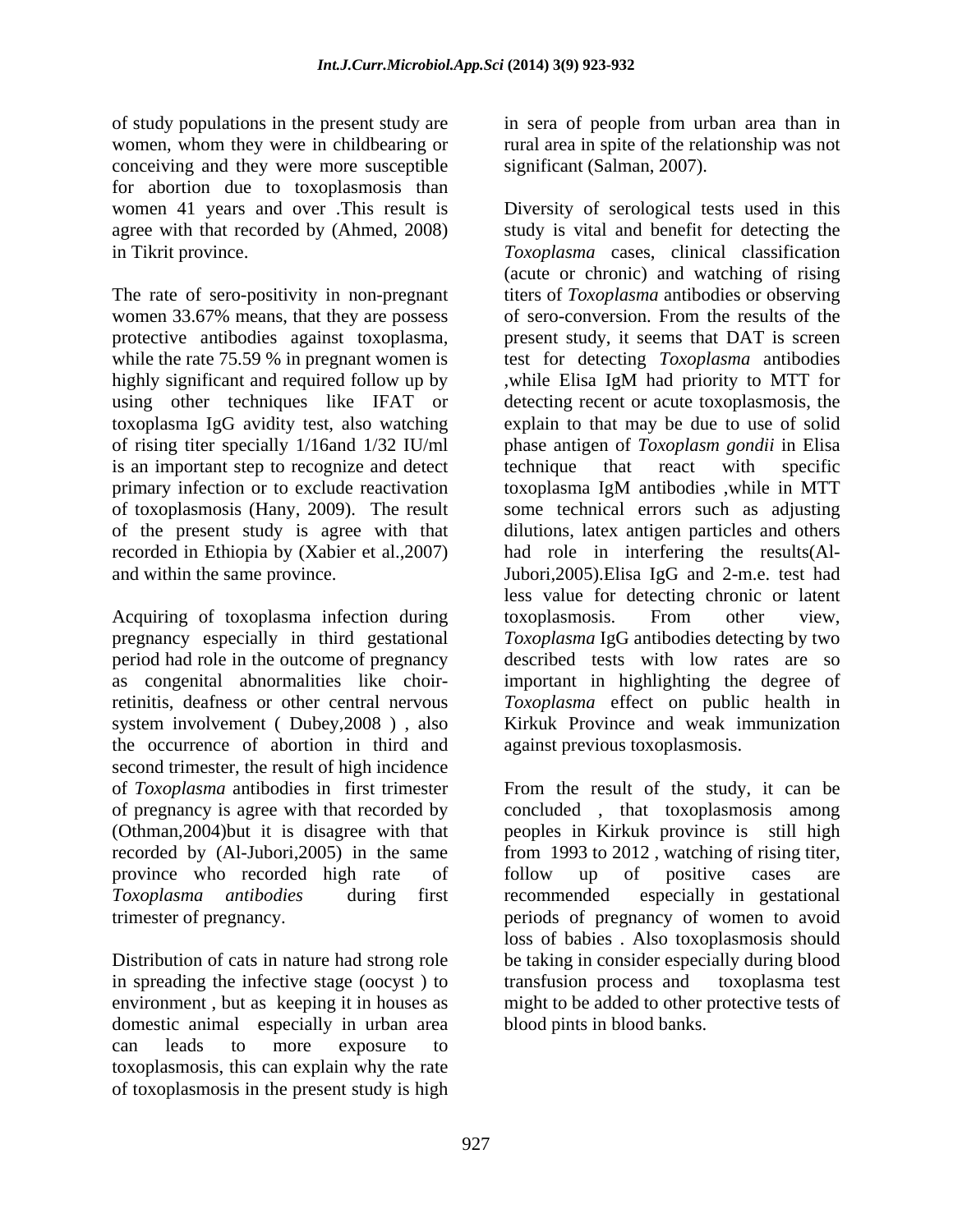| Years | <b>Total number</b> | <b>Number positive</b> | Percentages positive |
|-------|---------------------|------------------------|----------------------|
|       | examined            |                        |                      |
| 1993  | 163                 | 72                     | 44.17                |
| 1994  | 178                 | 74                     | 41.57                |
| 1995  | 160                 | 56                     | 35.00                |
| 1996  | 172                 | 47                     | 27.32                |
| 1997  | 110                 | 36                     | 32.72                |
| 1998  | 185                 | 55                     | 29.72                |
| 1999  | 142                 | 51                     | 35.91                |
| 2000  | 153                 | 39                     | 25.49                |
| 2001  | 179                 | 69                     | 38.50                |
| 2002  | 182                 | 71                     | 39.01                |
| 2003  | 193                 | 79                     | 40.93                |
| 2004  | 257                 | 66                     | 25.68                |
| 2005  | 105                 | 67                     | $63.80*$             |
| 2006  | 116                 | 41                     | 35.34                |
| 2007  | 206                 | 47                     | 22.81                |
| 2008  | 219                 | 46                     | 21.00                |
| 2009  | 189                 | 44                     | 23.28                |
| 2010  | 102                 | 20                     | 19.60                |
| 2011  | 107                 | 24                     | 22.22                |
| 2012  | 108                 | 19                     | 17.59                |
| Total | 3264                | 1013                   | 31.03                |

# **Table.1** Frequency of Sero-positive *Toxoplasma gondii* antibodies according to years.

 $*P<0.05$ 

**Table.2** Toxoplasmosis according to the different community groups .

| <b>Community groups</b> | <b>Total number</b><br>examined | Sample positive | <b>Percentages</b> |
|-------------------------|---------------------------------|-----------------|--------------------|
| House wife              | 2372                            | 868             | $36.59*$           |
| Donated blood           | 437                             | hh              | 15.10              |
| Food handler            | 162<br>$U \sim$                 |                 | 11.11              |
| Veterinaries            | 49                              |                 | 22.44              |
| <b>Butchers</b>         |                                 |                 | 24.07              |
| barbers                 | 20                              |                 | 23.07              |
| Tanning workers         | 48                              |                 | 18.75              |
| Medical staff           | $\sim$ $\sim$                   |                 | 22.85              |
| Neonates                | ZU.                             |                 | 15.38              |
| Epilepsy                | $\sim$                          |                 | 17.39              |
| Still birth             | 19                              |                 | 15.78              |
| Total                   | 3264                            | 1013            | 31.03              |

\* P<0.05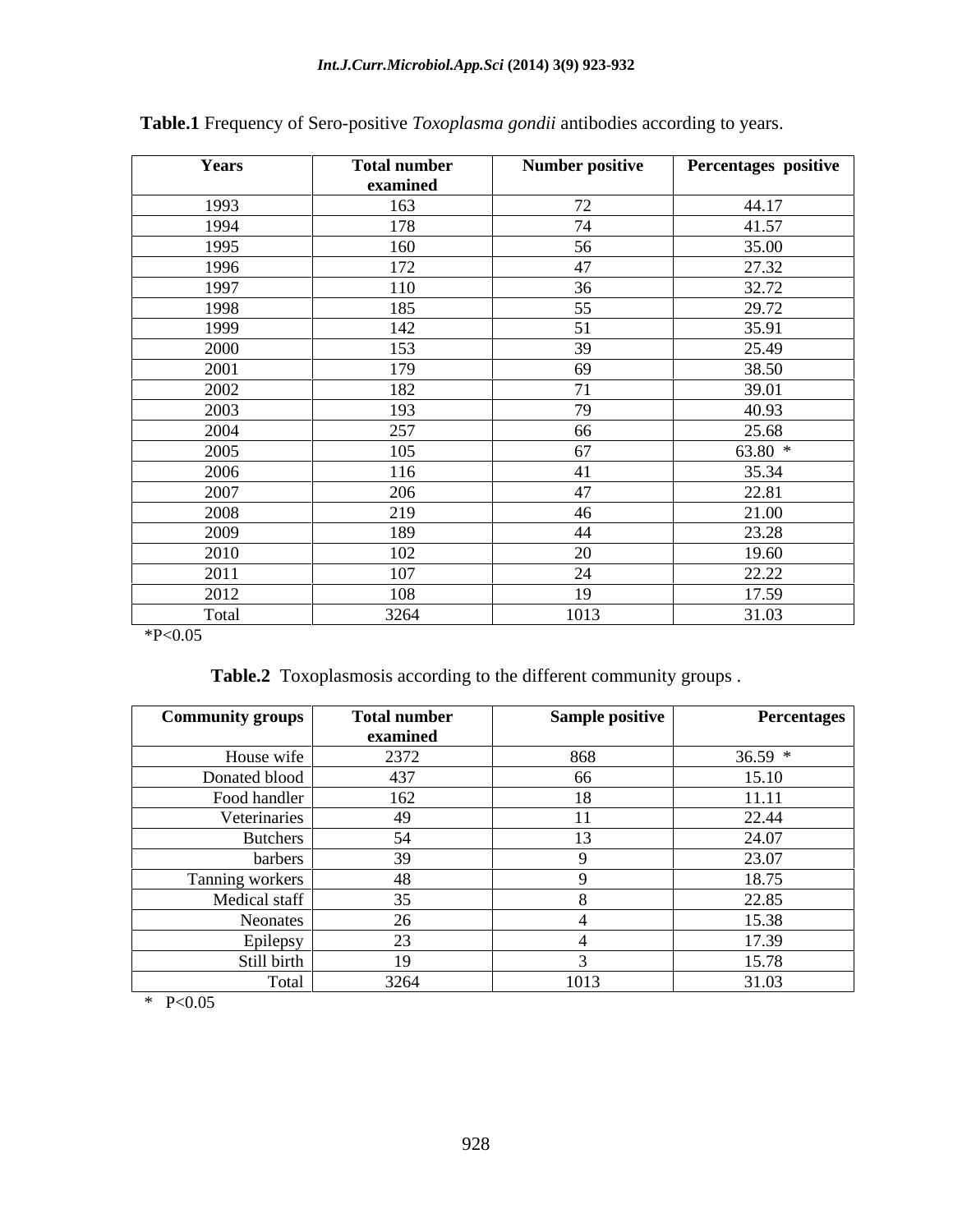| Gender     | Total No. examined                    | $NO.+ve$          | Percentage +ve         |
|------------|---------------------------------------|-------------------|------------------------|
| female     | 220<br>$' \triangleleft \cup$<br>---- | $0<\Omega$<br>vvv | 20.20<br>,,,,,         |
| male       |                                       | .                 | $\sim$ $\sim$<br>16.62 |
| <b>TOM</b> | $\frac{1}{2}$<br>$\lambda$            | 1013              | 31.03                  |

**Table.3** Distribution of sera -positive toxoplasma antibodies according to gender

**\*P<0.05**

**Table.4** Distribution of sera- positive toxoplasma according to ages

|                               | <b>Number</b> | <b>Number positive</b> | Percentage             |
|-------------------------------|---------------|------------------------|------------------------|
| <b>Age group in years</b>     | examined      |                        | positive.              |
| 1 day to 1 year <sup>**</sup> | $\sim$        |                        | 16.66                  |
| 2 to 15                       | 109           |                        | 24.77                  |
| 16 to 25                      | 1456          | 511<br>JII             | 35.09                  |
| 26 to 35                      | 1129          | 413                    | $36.58*$               |
| 36 to 40                      | 418           |                        | 13.92                  |
| 41 and above                  | 110           |                        | 12.72<br>$1 \angle .1$ |
| Total                         | 3264          | 1013                   | 31.03                  |

**\*P<0.05 \*\* neonates and stillbirth**

**Table.5** Frequency of sera-positive Toxoplasma antibodies among pregnant women according to gestations

| Gestational | <b>Total</b>                                    | Number     | <b>Percentage</b> | Number of  | percentages |
|-------------|-------------------------------------------------|------------|-------------------|------------|-------------|
| periods     | number                                          | positive   | positive          | women with |             |
|             | the contract of the contract of the<br>examined |            |                   | abortion   |             |
| шм          | $\sim$<br>ےرے                                   | 62<br>LUJ. | 70.25             | $60***$    | 29.74       |
| second      | 104                                             | $\sim$     | 83.65             |            | 16.34       |
| third       |                                                 |            | 84.44**           |            | 15.55       |
| Total       | 381<br><u>JUI</u>                               | 288        | 75.59             | $\cap$     | 24.40       |

\*\*, \*\*\* P<0.05 Total number of women exam: 868. \* referring to preterm delivery

**Table.6** Toxoplasma antibody distribution between pregnant and non- pregnant women using semi-quantitative micro-titration test(MTT) and ELISA IgM positive

| Women    | <b>Number</b> | $\mathbf{v}$<br>Number | <b>Percentage</b> | 1/2                | 1/4                 | 1/8               | 1/16 | 1/32                        | 1/64                   |
|----------|---------------|------------------------|-------------------|--------------------|---------------------|-------------------|------|-----------------------------|------------------------|
|          | examined      | positive               | positive          |                    |                     |                   |      |                             |                        |
| Pregnant | 201<br>38 J   | 288                    | 75.59             |                    | $\sim$ $\sim$<br>51 | $\sqrt{2}$<br>ΩT. | 52   | $\Omega$<br>$\sim$ $\times$ | $\sim$                 |
| Non      | 487           | 164                    | 33.67             | $\sim$<br>$U \sim$ | 38                  | $\sim$<br>$\sim$  | 20   | .                           | $\overline{10}$<br>1 U |
| pregnant |               |                        |                   |                    |                     |                   |      |                             |                        |
| Total    | 868           | 452                    | 52.07             | 111                | $\Omega$            | 87                | 72   | $\sqrt{2}$                  |                        |
|          |               |                        | P < 0.05          |                    |                     |                   |      |                             |                        |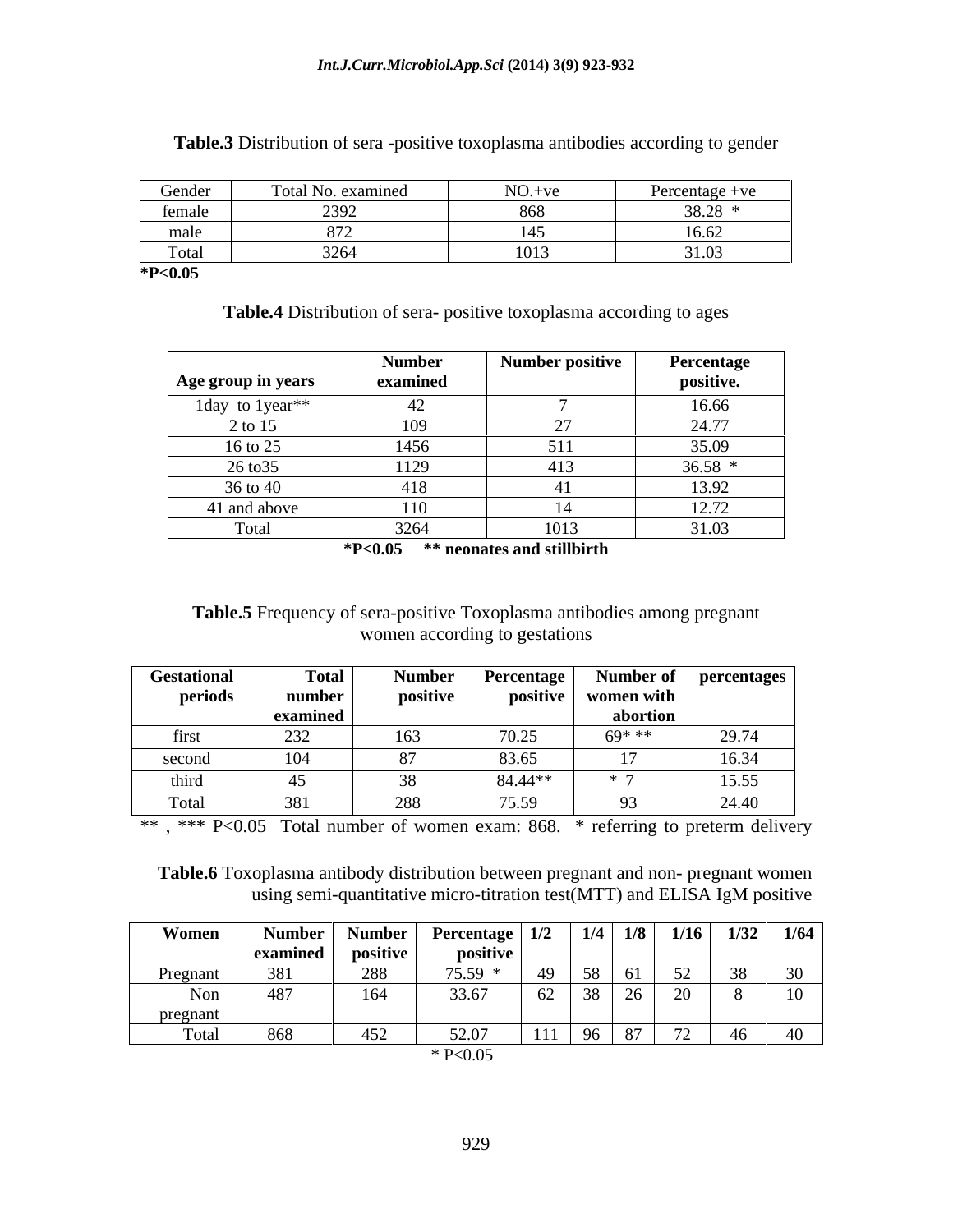| <b>Residency</b> |          | <b>Total No. examined</b>                                         | <b>NO. positive</b> |          | <b>Percentages +ve</b> |
|------------------|----------|-------------------------------------------------------------------|---------------------|----------|------------------------|
| Urban area       |          | 405                                                               | 164                 |          | 40.49                  |
| Rural area       |          | 157                                                               | 64                  |          | 40.76                  |
| Total            |          | 562                                                               | 228                 |          | 40.56                  |
|                  |          | $*P > 0.05$                                                       |                     |          |                        |
|                  |          | Assessment of toxoplasma antibodies according to laboratory tests |                     |          |                        |
|                  |          |                                                                   |                     |          |                        |
| <b>Tests</b>     | $NO.+ve$ |                                                                   | $\% +ve$ No. -ve    | $\%$ -ve |                        |
|                  |          |                                                                   |                     |          |                        |
| <b>DAT</b>       | 1096     | $33.57*$                                                          | 2168                | 66.434   | $*P<0.05$              |
|                  |          |                                                                   |                     |          |                        |
| <b>MTT</b>       | 298      | $9.12$ **                                                         | 2966                | 90.88    | **P<0.05               |
|                  |          |                                                                   |                     |          |                        |
| $2.m.e$ test     | 86       | $2.63$ ***                                                        | 3180                |          | 97.47 *** P > 0.05     |
| Elisa IgM        | 62       | $1.89$ **                                                         | 3202                | 98.11    |                        |
|                  |          |                                                                   |                     |          |                        |
| Elisa IgG        | 84       | $2.57***$                                                         | 3180                | 97.43    |                        |
|                  |          |                                                                   |                     |          |                        |

**Table.7** Distribution of sera positive toxoplasma antibodies according to residency

#### Acknowledgment Ramsewak,

Indeed the first grateful and thanks are institutions in Trinida . West Indian forwarded to all Gynecologist in Kirkuk Province, whom they selects women and my thanks to all laboratory technicians in Ibn-Nafies medical private laboratory for their supports and data arrangement. Teaching Hospital .M.Sc .thesis

- seropositive women. M.Sc. thesis women in
- Acharya1, D.; Shrestha, A.; Bogati, B.; Khanal, K.; Shrestha, S.;Gyawali, TORCH agents as an etiology of city. M.Sc. thesis, spontaneous abortion in Dhulikhel Biomedical and Life Sciences, 2(2):
- Adesiyun, A.A., Gooding, R., Ganta, Technology. Baghdad. Iraq.<br>
K Seenersadsingh N and Al-Muhaymen, N., and Ahmed, K.,Seepersadsingh, N.and Al-Muhaymen, N., and Ahmed,

S.(2007).Congenital toxoplasmosis in two health institutions in Trinida .West Indian Medical Journal.;56(2):166-70.

- **References** University. Ahmed, Z.Y.(2008).Isolation and diagnosis of Toxoplasmosis among women with abortions attending Tikrit Teaching Hospital .M.Sc .thesis .College of Education.Tikrit University.
- Abdul-Ridah, R.R.(2000) Biochemical immunological tests for detecting changes in aborted toxoplasmosis Toxoplasma antibodies among<br>seronositive women M Sc thesis women in Tikrit Al-Mustanseryia Univ. city.M.Sc.thesis.College of Medicine Ajeel,N.F.(2003).Biochemical and Toxoplasma antibodies among women in Tikrit Tikrit University.
	- P.,2014. Serological screening of the study of toxoplasmosis in Kirkuk<br>
	TORCH agents as an etiology of city. M.Sc. thesis, College of Al-Attar, Sh. A.(2000) . Epidemiological study of toxoplasmosis in Kirkuk city. M.Sc. thesis, College of Education, Tikrit Univ.
	- hospital, Nepal . American Journal of Al-Jubori, A.M. (2005) . Serological study<br>Riomedical and Life Sciences 2(2) of toxoplasmosis in Kirkuk 34-39. province.M.Sc. thesis. College of Al- Jubori, A.M. (2005) .Serological study of toxoplasmosis in Kirkuk Technology. Baghdad. Iraq.
		- Al-Muhaymen, N., and Ahmed,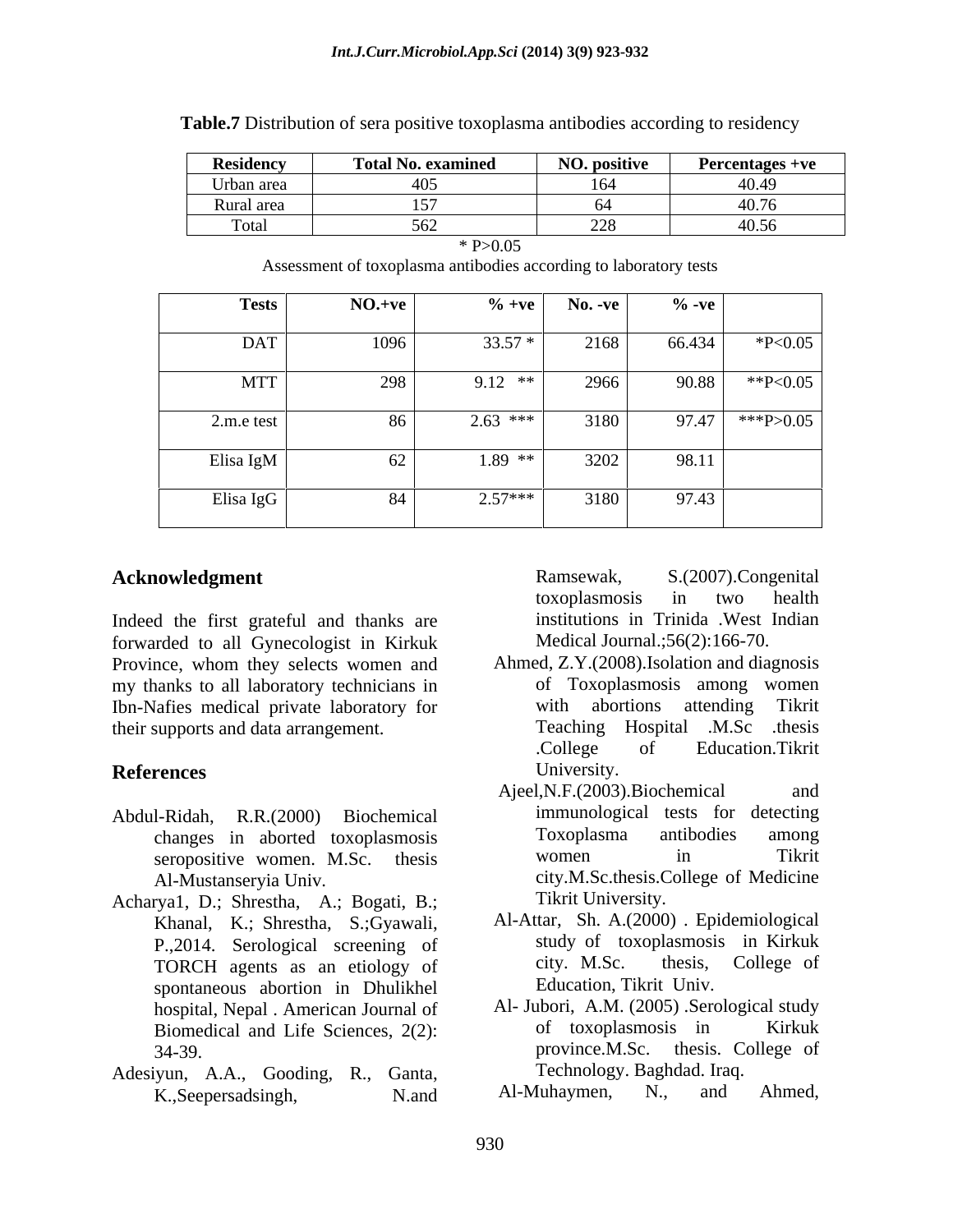M.A.(2012).VEGF expression in Congenital toxoplasmosis in the trophoblastic tissue of women with United Kingdom: to screen or not to spontaneous miscarriage and infected screen? Journal of Medical by *Toxoplasma gondii* Insitu

- groups of aborted women during
- Al-Ubaydi GT.(2004) Toxoplasmosis in
- some parameters. M.Sc . thesis college of M.K., Aunon, K. and Ben-Esmail
- 
- Desmonts, G. and Couvrew,J.(1984)
- Experimental Medicine.; 3(2):89-
- 

screen? Journal of Medical Screening;9:135-143.

- hybridizations .Iraqi Journal of Hodková, H., Kolbeková, P., Skallová, A., Lindová, J.and, Flegr, J.(2007). Biotechnology11(2):492-502. Lindová, J.and, Flegr, J.(2007). Al-Timimi,R.L.(2004) Detecting of Higher perceived dominance in Toxoplasmosis among different gestational & age of pregnancy. Diploma thesis, college of medical associated changes in human &health technology, Baghdad Iraq. Toxoplasma infected men--a new evidence for role of increased level of testosterone in toxoplasmosis associated changes in human behavior. Neurology and Endocrinology 28(2):110-114.
	- pregnant women& its relation with Ismaiel, M S.(2012). Seroprevalence study science, Mosul University.2004. domestic animals in Al-Faloja-Al- Bourtabine, A., Siala, E., Chahand, Anbar province-Iraq. M.Sc. thesis. of toxoplasmsosis in human and College of Scince Tikrit University.
	- R.(2001) Sero- epidemiologic profile Kadir,M.A., Abdulatief, B.M., and Jaftan of toxoplasmosis in northern A. Prevalence of toxoplamosis
	- Tunisia. Parasit. 8( 1\_): 61-66. among Women in kirkuk . Iraqi journal of Cosme,A.L, Miguel, F, Suarez, M Martínez-García S.(2007). Sero- 34(3):279\_285. Faculty of Medicine Baghdad..; 34(3):279\_285 .
	- epidemiology of infection with Kasim, T.N. (2013). Efficacy of some *Toxoplasma gondii* in healthy blood laboratory methods in detecting donors of Durango, protozoan parasites in Kirkuk city Mexico.BMC.Infectiuos M.sc. thesis. College of Science, diseases.7:11-15. Kirkuk University. Kasim,T.N.(2013).Efficacy of some
- Desmonts, G. and Couvrew,J(1974) Ljugstrom, L. I., Gille, E., Nokes J., Congenital toxoplasmosis. A prospective study of 378 pregnancies. Sero-epidemiology of *Toxoplasma*  New Engl. J. Med., 290: 1110-1116, *gondii* among pregnant women in 1974. different parts of Sweden. European Congenital toxoplasmosis, 156. Linders E and Forsgren M.(1995) Journal of Epidemiology.;11:149- 156.
- Prospective study of the outcome of Othman,N F.(2004).Sero-prevalence study pregnancy in 542 women with toxoplasmosis Acquiring during pregnancy . Annals of pediatric city.M.Sc.thesis.College of Medicine (Paris); 31: 805. Tikrit University. Mohammad,H.I.; Heybas, S.M., and Al- Mutawa, S.A.(2003) Immuno pathogenesis of Toxoplasmosis . Clinical Toxoplasmosis among the pregnant 105. hospital: sero-prevalence and Gilbert,R.E. and Peckham,C.S.(2002) possible risk factors. Ann Trop Medof Toxoplasma gondii among pregnant women in Kirkuk Amin, T.T.; Balaha, M.H.; Moghannum, M.S.,2010. women attending a Saudi maternity hospital: sero-prevalence and